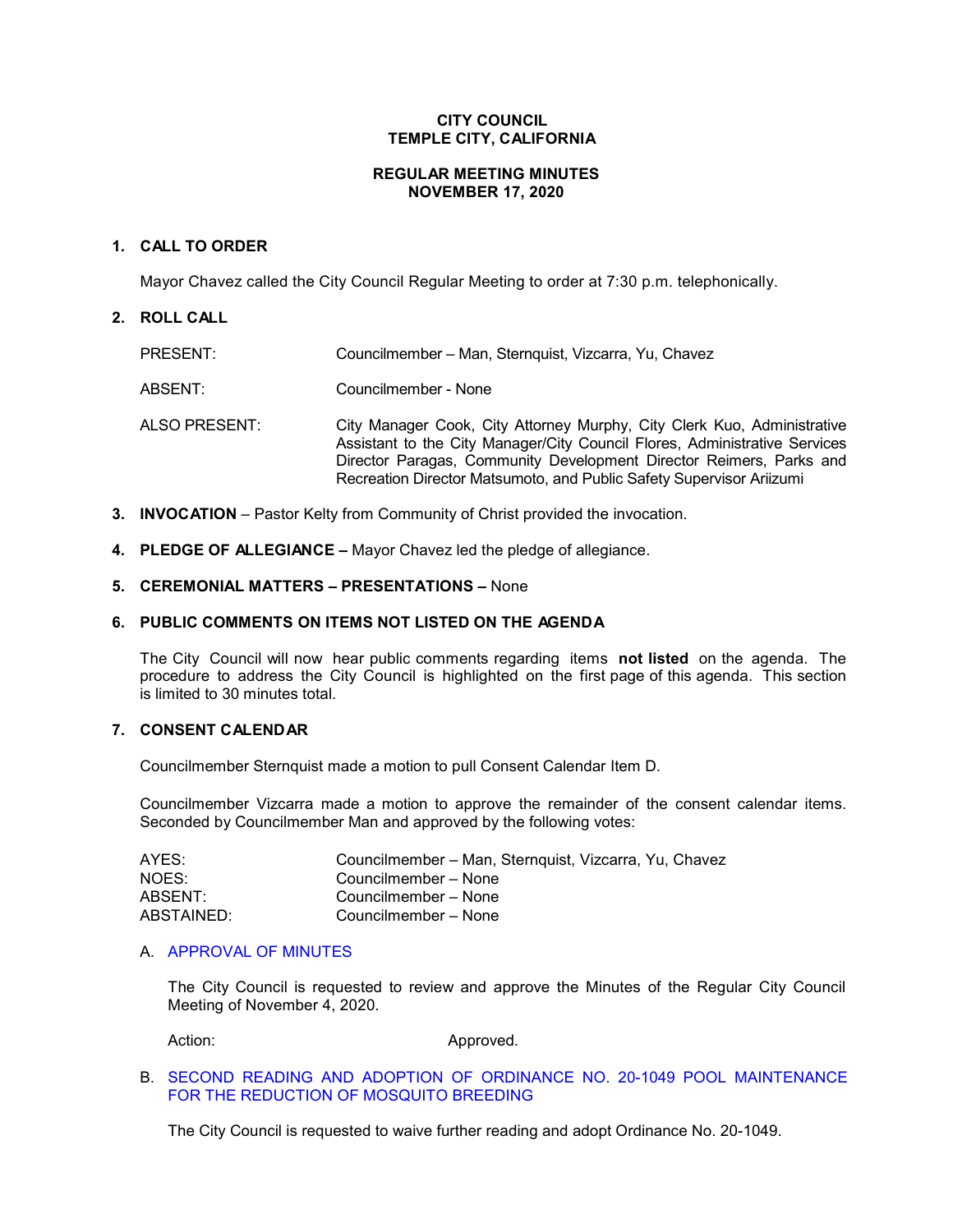Action: Adopted Ordinance No. 20-1049 amending the City's Code to add a new section relating to Pool Maintenance for the reduction of mosquito breeding.

#### C. [SECOND READING AND ADOPTION OF ORDINANCE NO. 20-1050 APPROVING THE USE OF](https://ca-templecity.civicplus.com/DocumentCenter/View/15327/05_7C_Ordinance-20-1050_Staff-Report_2nd-reading_Use-of-Online-or-Electrobnic-Filing-of-Campaign-Statements_w-attachments)  [ONLINE OR ELECTRONIC FILING OF CAMPAIGN STATEMENTS AND STATEMENT OF](https://ca-templecity.civicplus.com/DocumentCenter/View/15327/05_7C_Ordinance-20-1050_Staff-Report_2nd-reading_Use-of-Online-or-Electrobnic-Filing-of-Campaign-Statements_w-attachments)  [ECONOMIC INTEREST](https://ca-templecity.civicplus.com/DocumentCenter/View/15327/05_7C_Ordinance-20-1050_Staff-Report_2nd-reading_Use-of-Online-or-Electrobnic-Filing-of-Campaign-Statements_w-attachments)

The City Council is requested to waive further reading and adopt Ordinance No. 20-1050.

Action: Adopted Ordinance No. 20-1050 amending the City's code to add a new section approving the use of electronic and paper methods of filing campaign finance disclosure statement and the statement of economic interest.

# E. [VISA CARD REPORT](https://ca-templecity.civicplus.com/DocumentCenter/View/15329/07_7E_Visa-Card-Report_SP-final_w-attachment)

The City Council is requested to receive and file the Visa Card Report.

Action: Received and filed.

### F. [ADOPTION OF RESOLUTION NO. 20-5497 APPROVING PAYMENT OF BILLS FOR FISCAL](https://ca-templecity.civicplus.com/DocumentCenter/View/15347/08_7F_Reso-No-20-5497-111720---Warrants--Demands-FY-2020-2021)  [YEAR 2020-21](https://ca-templecity.civicplus.com/DocumentCenter/View/15347/08_7F_Reso-No-20-5497-111720---Warrants--Demands-FY-2020-2021)

The City Council is requested to adopt Resolution No. 20-5497 authorizing the payment of bills.

Action: Action: Adopted Resolution No. 20-5497.

Councilmember Sternquist pulled Consent Calendar Item D to make additional comments.

# D. [ADOPTION OF RESOLUTION NO. 20-5500 APPROVING THE CITY OF TEMPLE CITY AMENDED](https://ca-templecity.civicplus.com/DocumentCenter/View/15328/06_7D_Amended-Master-Tree-List_-Staff-Report_AM-final_w-attachments)  [MASTER TREE LIST](https://ca-templecity.civicplus.com/DocumentCenter/View/15328/06_7D_Amended-Master-Tree-List_-Staff-Report_AM-final_w-attachments)

The City Council is requested to consider an amendment to the City's Master Tree List to add a slow growing tree option to address neighborhoods with overhead obstruction issues.

Councilmember Sternquist commented that providing additional tree options for certain streets in the City will allow for replacements of trees that were removed due to the windstorm in 2011.

Councilmember Sternquist made a motion to adopt Resolution No. 20-5500 approving the Amended Master Tree List as recommended by the Parks and Recreation Commission. Seconded by Mayor Pro Tem Yu and approved by the following votes:

| AYES:      | Councilmember - Man, Sternquist, Vizcarra, Yu, Chavez |
|------------|-------------------------------------------------------|
| NOES:      | Councilmember – None                                  |
| ABSENT:    | Councilmember – None                                  |
| ABSTAINED: | Councilmember - None                                  |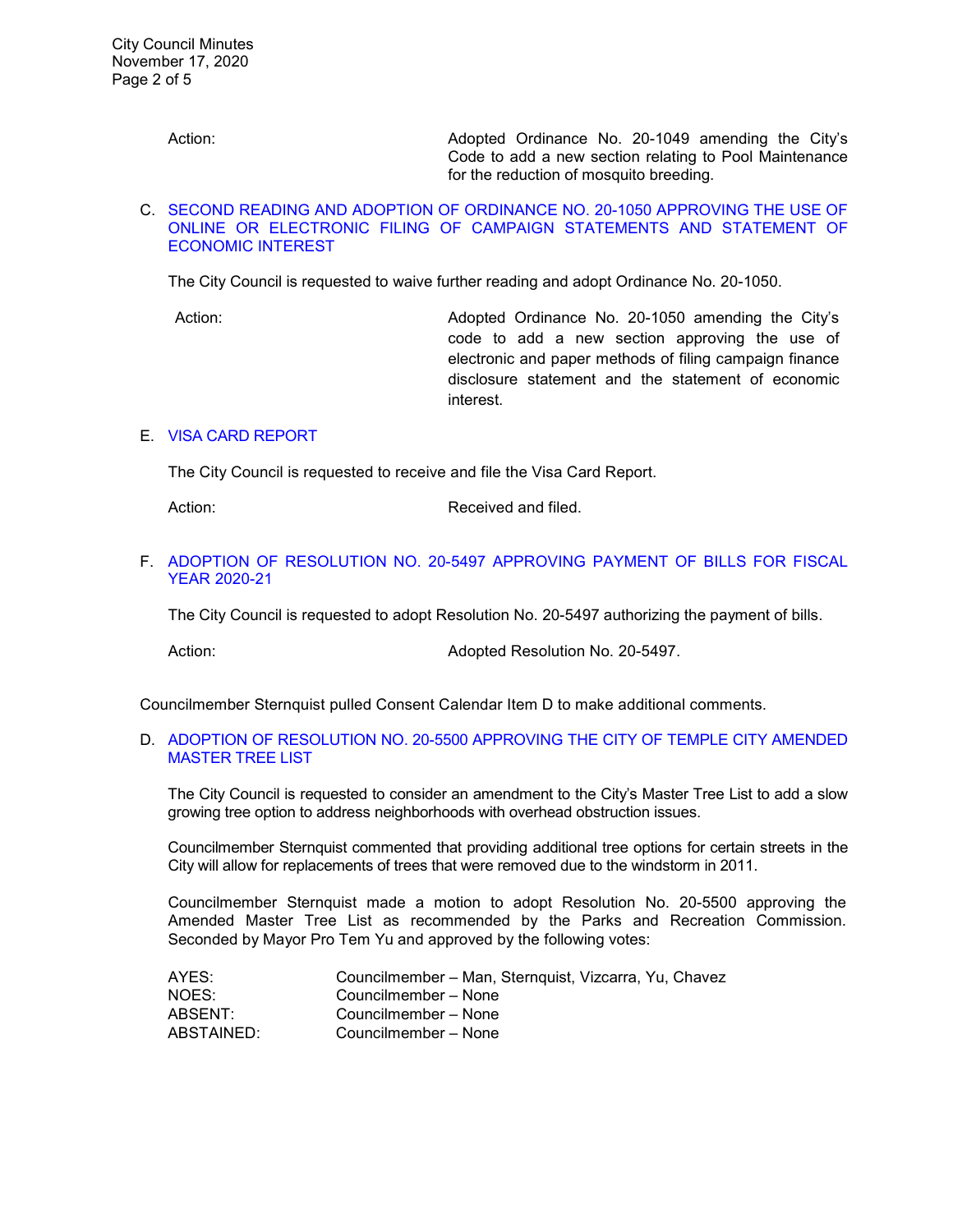### **8. PUBLIC HEARING**

#### A. [APPEAL OF THE PLANNING COMMISSION DECISION APPROVING A CONDITIONAL USE](https://ca-templecity.civicplus.com/DocumentCenter/View/15345/08_8A_Santa-Anita-Bellagio-Car-Wash_Staff-Report_final-w-attachments)  [PERMIT \(FILE NO. 19-1668\) TO MODIFY A CHANGEABLE COPY SIGN AT 5637 SANTA ANITA](https://ca-templecity.civicplus.com/DocumentCenter/View/15345/08_8A_Santa-Anita-Bellagio-Car-Wash_Staff-Report_final-w-attachments)  [AVENUE](https://ca-templecity.civicplus.com/DocumentCenter/View/15345/08_8A_Santa-Anita-Bellagio-Car-Wash_Staff-Report_final-w-attachments)

The applicant, Bellagio Car Wash, filed an application appealing the Planning Commission's decision approving a conditional use permit with a condition requiring the applicant to modify the project design to meet the required findings.

City Manager Cook provided a brief overview of the appeal.

Councilmember Vizcarra, Councilmember Man, and Councilmember Sternquist shared that they along with City Manager Cook met with the appellant prior to the Council meeting.

Associate Planner Liu gave a summary of the staff report.

City Council asked questions regarding the appeal.

Mayor Chavez opened public hearing.

Alex Arash, appellant, made comments and gave a brief presentation regarding the existing car wash sign.

Hearing no further request to speak, Mayor Chavez closed public hearing.

City Council asked the appellant questions.

City Council made final comments.

City Council recessed at 9:11 p.m. and returned with all members at 9:19 p.m.

Mayor Pro Tem Yu made a motion to approve the appeal and directed staff to work with the appellant on providing additional landscaping surrounding the sign and changing the sign color (to reflect Figure 3 of the Planning Commission staff report) and for staff to bring back a resolution for Council's approval at the next meeting.

| AYES:      | Councilmember - Man, Sternquist, Vizcarra, Yu, Chavez |
|------------|-------------------------------------------------------|
| NOES:      | Councilmember – None                                  |
| ABSENT:    | Councilmember - None                                  |
| ABSTAINED: | Councilmember - None                                  |

#### **9. UNFINISHED BUSINESS – None**

#### **10. NEW BUSINESS**

#### A. [ADOPTION OF RESOLUTION NO. 20-5503 MAKING AN APPOINTMENT TO THE BOARD OF](https://ca-templecity.civicplus.com/DocumentCenter/View/15330/09_10A_Mosquito-and-Vector---Staff-Report---Appointment-of-Trustee-to-SGV-Mosquito--Vector-Control-District_final-w-attachments)  [TRUSTEES FOR THE SAN GABRIEL VALLEY MOSQUITO & VECTOR CONTROL DISTRICT](https://ca-templecity.civicplus.com/DocumentCenter/View/15330/09_10A_Mosquito-and-Vector---Staff-Report---Appointment-of-Trustee-to-SGV-Mosquito--Vector-Control-District_final-w-attachments)

City Council is requested to appoint a representative to serve on the San Gabriel Valley Mosquito & Vector Control District Board of Trustees for a two-year term of office ending on December 31, 2022.

City Manager Cook gave a brief summary of the staff report.

Mayor Chavez opened public comment. Hearing no request to speak, Mayor Chavez closed public comment.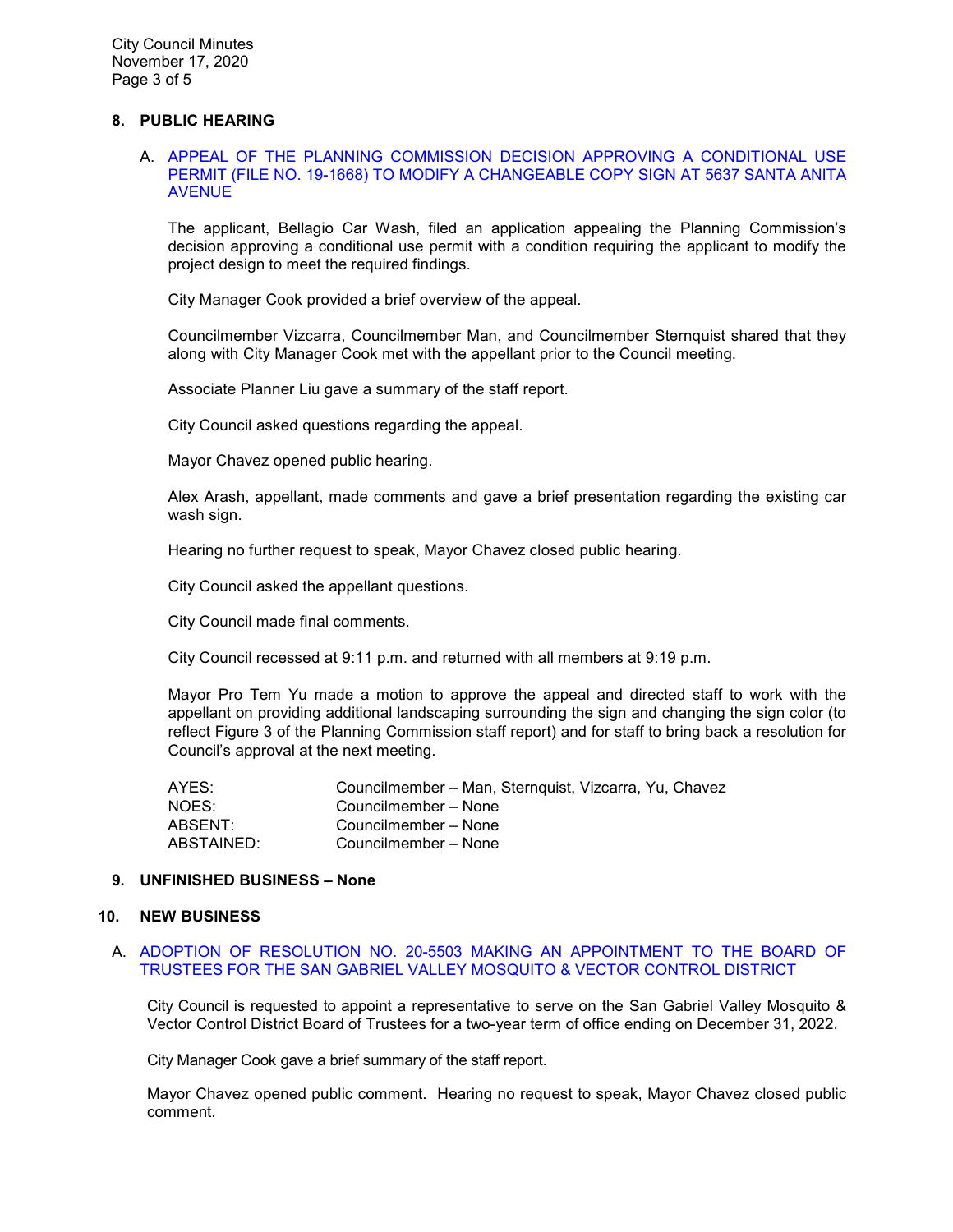Councilmember Man made a motion to adopt Resolution No. 20-5503 appointing Councilmember Sternquist to the Board of Trustees for the San Gabriel Valley Mosquito & Vector Control District and instruct the City Clerk to complete resolution attached to reflect Council's decision. Seconded by Mayor Pro Tem Yu and approved by the following votes:

| AYES:      | Councilmember - Man, Sternquist, Vizcarra, Yu, Chavez |
|------------|-------------------------------------------------------|
| NOES:      | Councilmember – None                                  |
| ABSENT:    | Councilmember - None                                  |
| ABSTAINED: | Councilmember - None                                  |

#### B. [CONSIDERATION OF A RESOLUTION TEMPORARILY DEFERRING BUSINESS LICENSE FEES](https://ca-templecity.civicplus.com/DocumentCenter/View/15331/10_10B_Economic-relief-through-business-license-program_staff-report_SR-final_w-attachments)  [AND PENALTIES DUE TO THE IMPACTS OF COVID-19, AND AN ORDINANCE AMENDING](https://ca-templecity.civicplus.com/DocumentCenter/View/15331/10_10B_Economic-relief-through-business-license-program_staff-report_SR-final_w-attachments)  [SECTION 5-2A-0 OF THE TEMPLE CITY MUNICIPAL CODE PERTAINING TO "BUSINESS BY](https://ca-templecity.civicplus.com/DocumentCenter/View/15331/10_10B_Economic-relief-through-business-license-program_staff-report_SR-final_w-attachments)  [VEHICLE"](https://ca-templecity.civicplus.com/DocumentCenter/View/15331/10_10B_Economic-relief-through-business-license-program_staff-report_SR-final_w-attachments)

Ordinance No. 20-1051 would provide an amnesty program for unlicensed businesses and allow new businesses and existing businesses to defer business license fees until March 1. The ordinance would also exempt delivery businesses from the business permit.

City Manager Cook gave a brief introduction for this item and Community Development Director Reimers gave a summary of the staff report.

Mayor Chavez opened public comment. Hearing no request to speak, Mayor Chavez closed public comment.

Mayor Chavez made a motion to adopt Resolution No. 20-5504, which permits the City to temporarily defer collection of business license fees and penalties due to the impacts of COVID-19; and introduce for first reading by title only and waive further reading of Ordinance No. 20-1051 and schedule the second reading of Ordinance No. 20-1051 for December 1, 2020. Seconded by Councilmember Man and approved by the following votes:

| AYES:      | Councilmember - Man, Sternquist, Vizcarra, Yu, Chavez |
|------------|-------------------------------------------------------|
| NOES:      | Councilmember – None                                  |
| ABSENT:    | Councilmember – None                                  |
| ABSTAINED: | Councilmember – None                                  |
|            |                                                       |

- **11. UPDATE FROM CITY MANAGER –** commented on a health order that was issued by the Los Angeles County Health Department for this Friday.
- **12. UPDATE FROM CITY ATTORNEY –** reported on three court cases relating to retention period for emails relating to CEQA projects, Housing accountability act, and SB 970 moving the primary election date during non-presidential election date back to June ).

#### **13. COUNCIL REPORTS REGARDING AD HOC OR STANDING COMMITTEE MEETINGS**

A. SCHOOL DISTRICT/CITY STANDING COMMITTEE (Councilmember Man and Mayor Chavez) – Formed 1/3/2012

No report.

B. LAS TUNAS DOWNTOWN REVITALIZATION STANDING COMMITTEE (Mayor Chavez and Mayor Pro Tem Yu) – Formed 2/18/2014

No report.

C. FUTURE DEVELOPMENT OF CITY PROPERTIES STANDING COMMITTEE (Mayor Pro Tem Yu and Councilmember Man) – Formed 2/18/2014